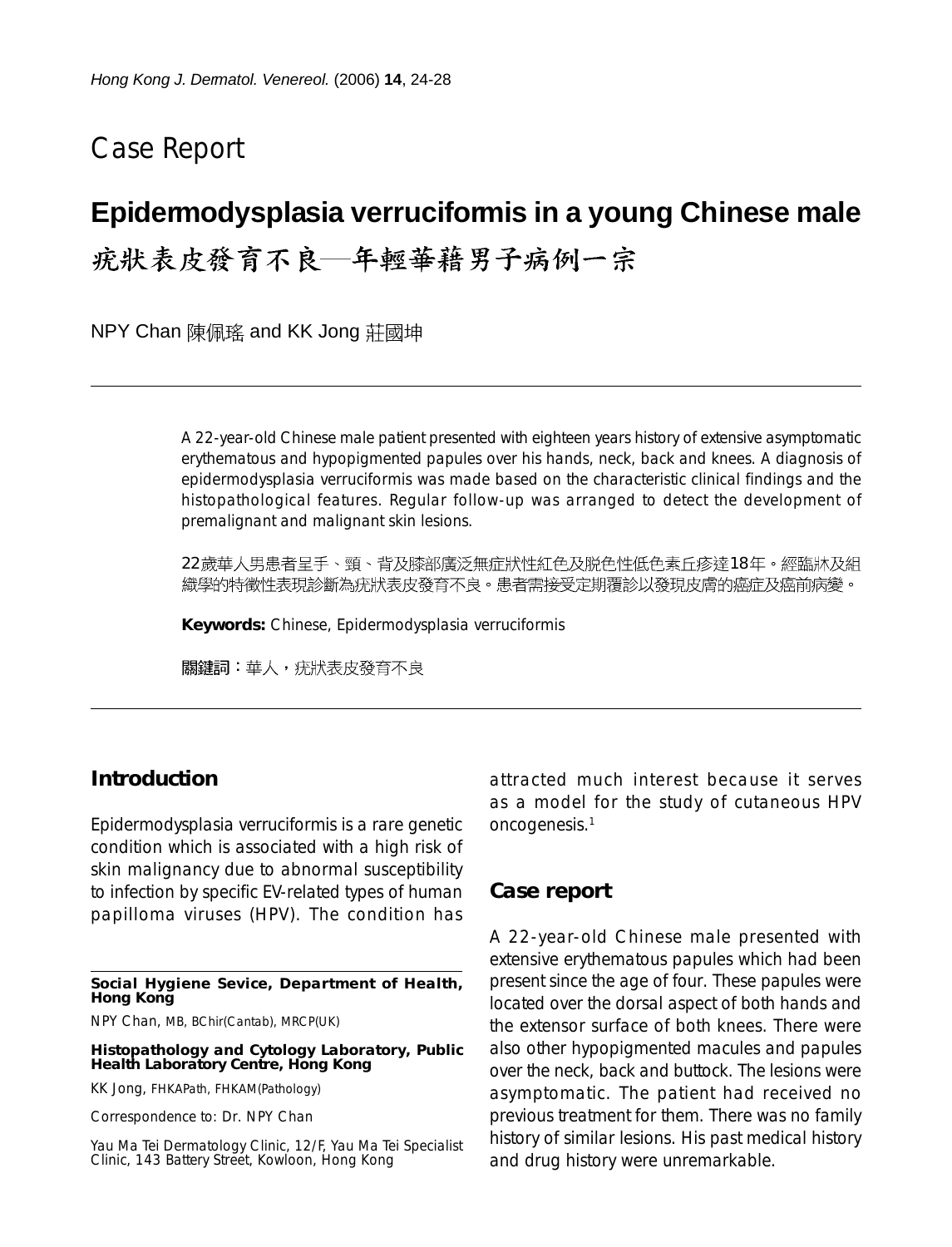Physical examination showed multiple slightly erythematous papules with well-defined edges over the dorum of both hands and knees (Figures 1 & 2). Each papule ranged from 5-8 mm in diameter. Some were flat-topped and resembled plane warts. They were confluent in areas. There were other hypopigmented, pityriasis vesicolor-like macules scattered over the nape of neck, back and buttock (Figure 3). No significant scaling was



**Figure 1.** Plane wart-like papules over the dorsal aspects of hands and fingers.



**Figure 2.** Plane wart-like papules over the knees.

noted. There was no nail scalp or oral mucosal involvement. The main clinical differential diagnoses included epidermodysplasia verruciformis, multiple plane warts, lichen planus, pityriasis vesicolor and guttate psoriasis.

An incisional skin biopsy was taken from a plane wart-like papule over the knee. The histopathology showed orthokeratosis, acanthosis and clusters of large, pale keratinocytes with blue-grey staining cytoplasm within the epidermis (Figure 4). Some of these keratinocytes contain perinuclear vacuoles. Coarse keratohyaline granules were easily found in the granular layer. There was also a focus where the keratinocytes were large, more hyperchromatic and crowded with mildly disturbed orientation (Figures 5 & 6). No invasive tumour was seen. The overall features were consistent with epidermodysplasia verruciformis with mild dysplasia.

### **Discussion**

Epidermodysplasia verruciformis (EV) is also known as Levandowsky-Lutz syndrome. This rare genetic condition is associated with a high risk of skin malignancy due to an abnormal susceptibility to infection by specific HPV. It serves as a model to study the interaction between genetic factors in HPV-associated skin cancer.



**Figure 3.** Pityriasis vesicolor-like lesions over the back.



**Figure 4.** Hyperkeratotic papule in low power view. (H&E, Original magnification x 2.5)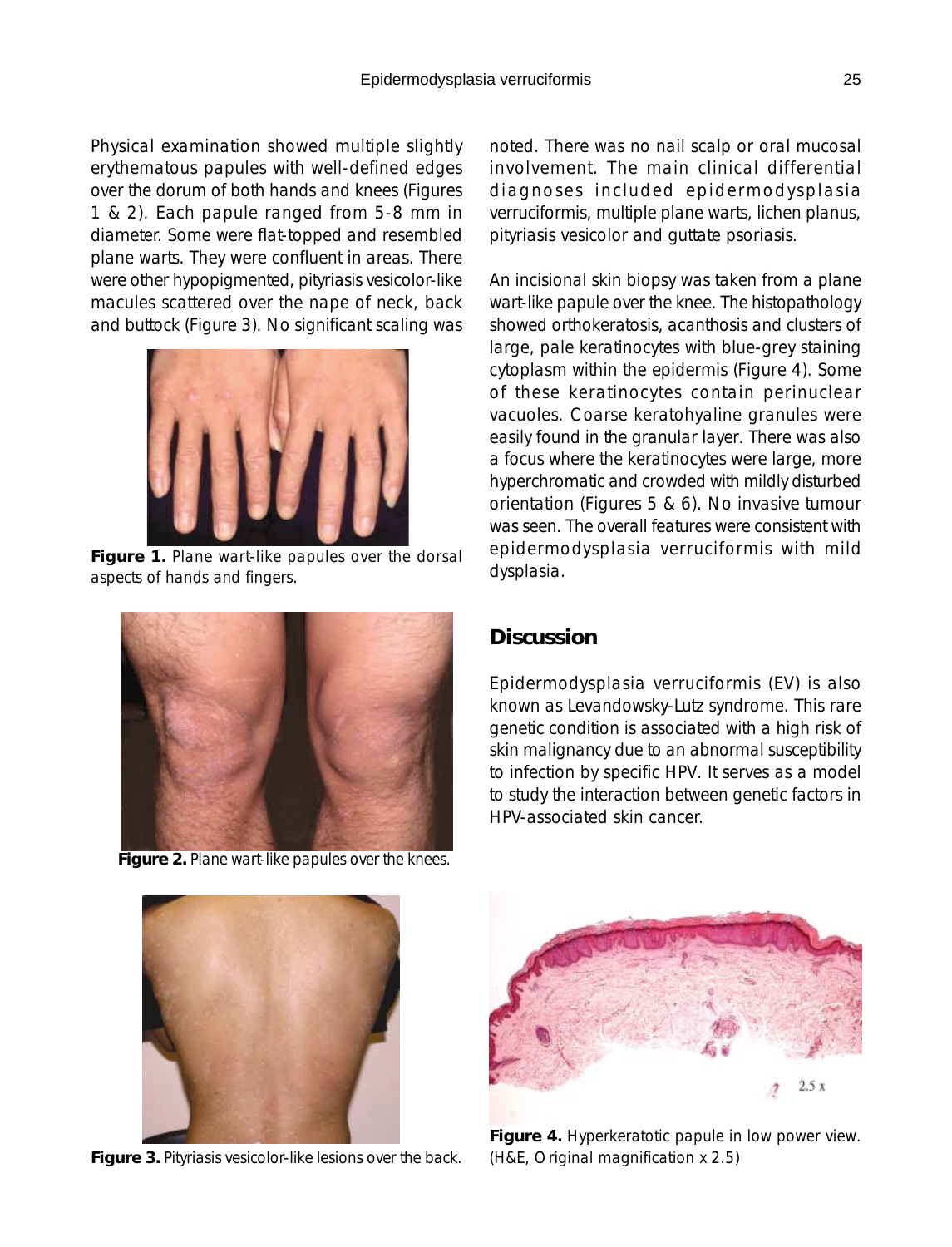

**Figure 5.** Characteristic large pale keratinocytes of EV. (H&E, Original magnification x 20)



**Figure 6.** Focal dysplasia indicated by mild nuclear enlargement and loss of polarity. (H&E, Original magnification x 40)

The incidence of EV is unknown and there is no sexual or racial preference. More than 20% of the cases are inherited as autosomal recessive, whilst the others are mostly sporadic. There have also been X-linked and autosomal dominant cases reported. The condition usually manifests during childhood between 4-8 years of age.<sup>2</sup> The infection with HPV is life-long. Clinically, the widespread and persistent lesions are distributed over the dorsal aspects of hands, palms, forearms, face, trunk, legs, soles, axillae and external genitalia. The benign lesions are polymorphic. Usually, the first lesions to appear resemble plane warts, localised on the hands and fingers. A few years after the initial lesions appear, red-brown flat macules resembling pityriasis vesicolor develop.3 Red-brown plaques, papilloma- and verruca seborrhoeica-like lesions can also be present. 30-50% of the patients with benign lesions go on to develop premalignant and malignant lesions, which usually start to appear in the third to fourth decades over sun-exposed areas.4 They include actinic keratoses, Bowen's disease and squamous cell carcinoma. Metastases have been reported but are rare. The development of malignancy depends on the genetic predisposition, HPV type and other cofactors, especially UV irradiation.

The diagnosis of EV is based on the clinical recognition of characteristic cutaneous changes and location of the lesions. A positive family history may be present. Skin biopsy is helpful for histopathological confirmation and for the identification of premalignant and malignant lesions. The characteristic findings include swollen pale keratinocytes with perinuclear vacuolation arranged in clusters or columns within the granular and spinous layers of the epidermis. The cytoplasm of these large, blue-grey staining pale keratinocytes often contain keratohyaline granules of various sizes and shapes. These changes are due to the specific cytopathic effect of the virus. As the lesion progresses to atypicality, the nuclei of the keratinocytes become larger and hyperchromatic. Cellular maturation also becomes more disorderly, and these dysplastic changes can further progress to malignancy. HPV typing is not routinely performed for diagnostic purpose. However, it can be useful to find out whether the patient is infected with the high oncogenic type of HPV.

The pathogenesis of EV is only partially understood. It is known that genetic predisposition, HPV infection and exposure to the sun all play a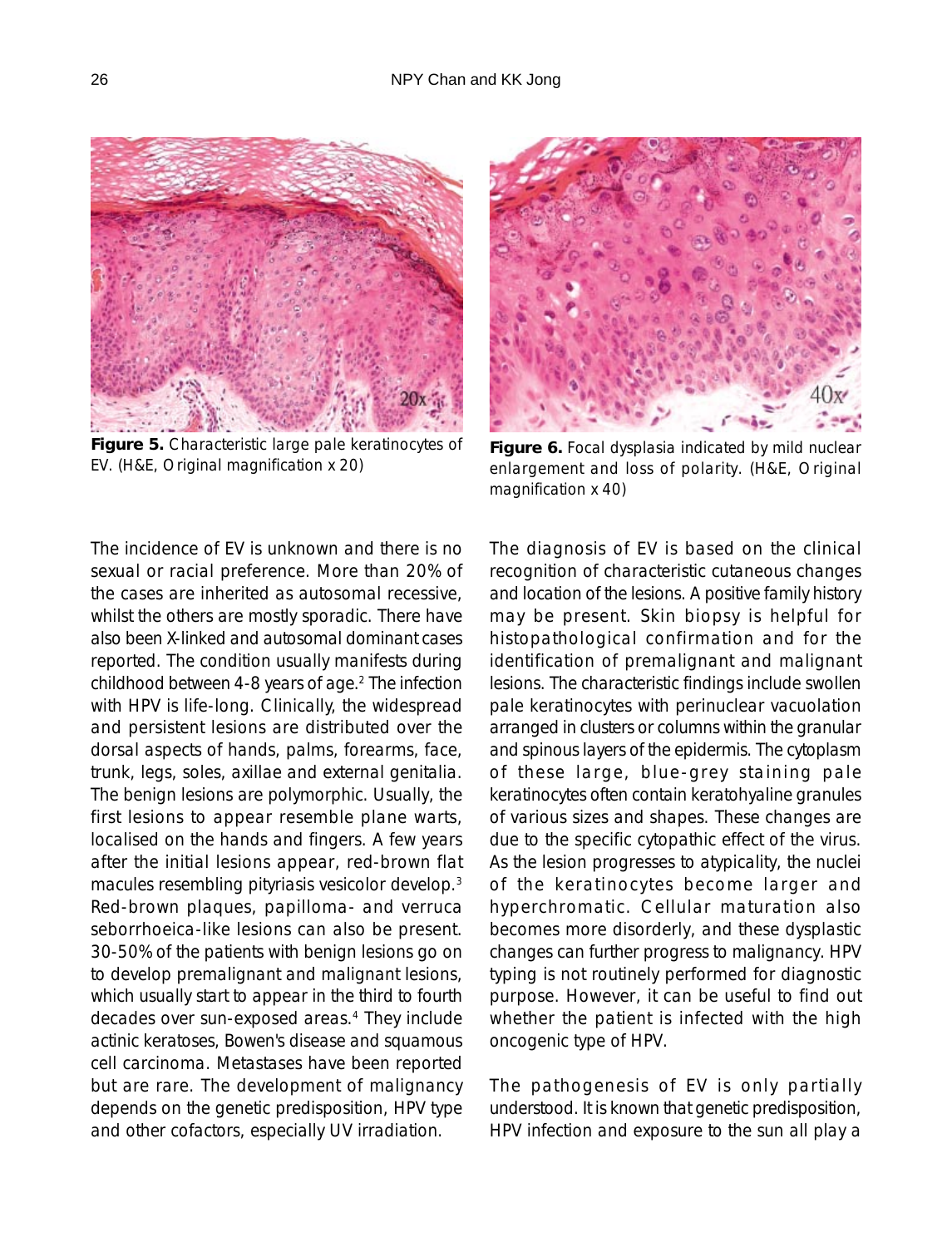part. The inherited predisposition results in a defect in cell-mediated immunity, where the immune system fails to recognise and does not reject HPVharbouring keratinocytes.5,6 At least two susceptibility loci have been mapped to chromosome 17 (EV1) and chromosome 2 (EV2).7 A recent study shows that two genes, *EVER1* and *EVER2*, within EV1 are mutated in EV patients. Although their function is still unclear, the gene products have features of integral membrane proteins and are localised in the endoplasmic reticulum.8 The causative HPVs in EV are different from other genital or cutaneous HPVs. They are collectively referred to as EV-specific HPVs (EV-HPVs). There are more than twenty known EV-HPVs, many of which have a low oncogenic potential and are present in benign lesions. One patient is often simultaneously affected by several types of EV-HPVs. This contrasts with the EVassociated malignant cutaneous lesions, where predominantly the high oncogenic potential EV-HPVs are identified, namely HPV 5 and HPV 8. Previously, EV-HPV was thought to be specific to the condition of EV. By using nested PCR technique, it is now known that EV-HPV is in fact ubiquitous and can cause widespread and inapparent infection in the general population. However, its role in non-EV related benign and malignant skin condition in the general population is still controversial.9

The malignant transformation in EV is a slow and multistep process. Although the mechanism behind this transformation is still unclear, it is likely that EV-HPVs influence cell biology in a manner different to genital HPVs in causing malignancy. Studies show that a high level of E6 and E7 transcripts, the early oncoprotein of HPV, are detected in the EV-associated malignant cutaneous lesions. However, unlike genital HPVs, E6 of EV-HPV does not degrade p53, and E7 cannot transform keratinocytes.10,11 The EV-HPV DNA is not integrated into the host DNA except in metastases. Recent evidence shows that E6 of several cutaneous HPVs promotes the degradation of a pro-apoptotic protein, Bak.<sup>12</sup> This protein is induced in keratinocytes by UV irradiation. In other words, E6 has an anti-apoptotic effect, favouring the accumulation of UV-induced mutation.

There is no definitive treatment for EV. However, it is important to advise patients to avoid exposure to UV irradiation and to regularly monitor them for the development of premalignant and malignant skin lesions. Many of the therapies tried are experimental and based only on case reports. Oral retinoids,<sup>13</sup> topical vitamin D analogue,<sup>14</sup> photodynamic therapy with 5-aminolaevulinic acid,<sup>15</sup> intralesional and systemic interferon<sup>16</sup> have resulted in only a partial or transitory effect. It is also unclear whether they prevent malignant progression. Surgical removal, cryotherapy, curettage can be used in the treatment of benign and premalignant lesions. Locally destructive methods, however, are not ideal for extensive and resistant lesions. Surgery is also indicated for malignant lesions.

EV is a rare genetic condition of great interest, both for basic research and clinical practice, because it serves as a model for studying the interplay of oncogenic viruses, genetic factors and UV irradiation in cutaneous carcinogenesis.

### **References**

- 1. Majewski S, Jablonska S. Epidermodysplasia verruciformis as a model of human papillomavirusinduced genetic cancer of the skin. Arch Dermatol 1995;131:1312-8.
- 2. Lutzner MA, Blanchet-Bardon C. Epidermodysplasia verruciformis. Curr Probl Dermatol 1985;13:164-85.
- 3. Lutzner MA, Blanchet-Bardon C, Orth G. Clinical observations, virologic studies, and treatment trials in patients with epidermodysplasia verruciformis, a disease induced by specific human papillomaviruses. J Invest Dermatol 1984;83(1 Suppl):18s-25s.
- 4. Orth G, Jablonska S, Jarzabek-Chorzelska M, Obalek S, Rzesa G, Favre M, et al. Characteristics of the lesions and risk of malignant conversion associated with the type of human papillomavirus involved in epidermodysplasia verruciformis. Cancer Res 1979;39:1074-82.